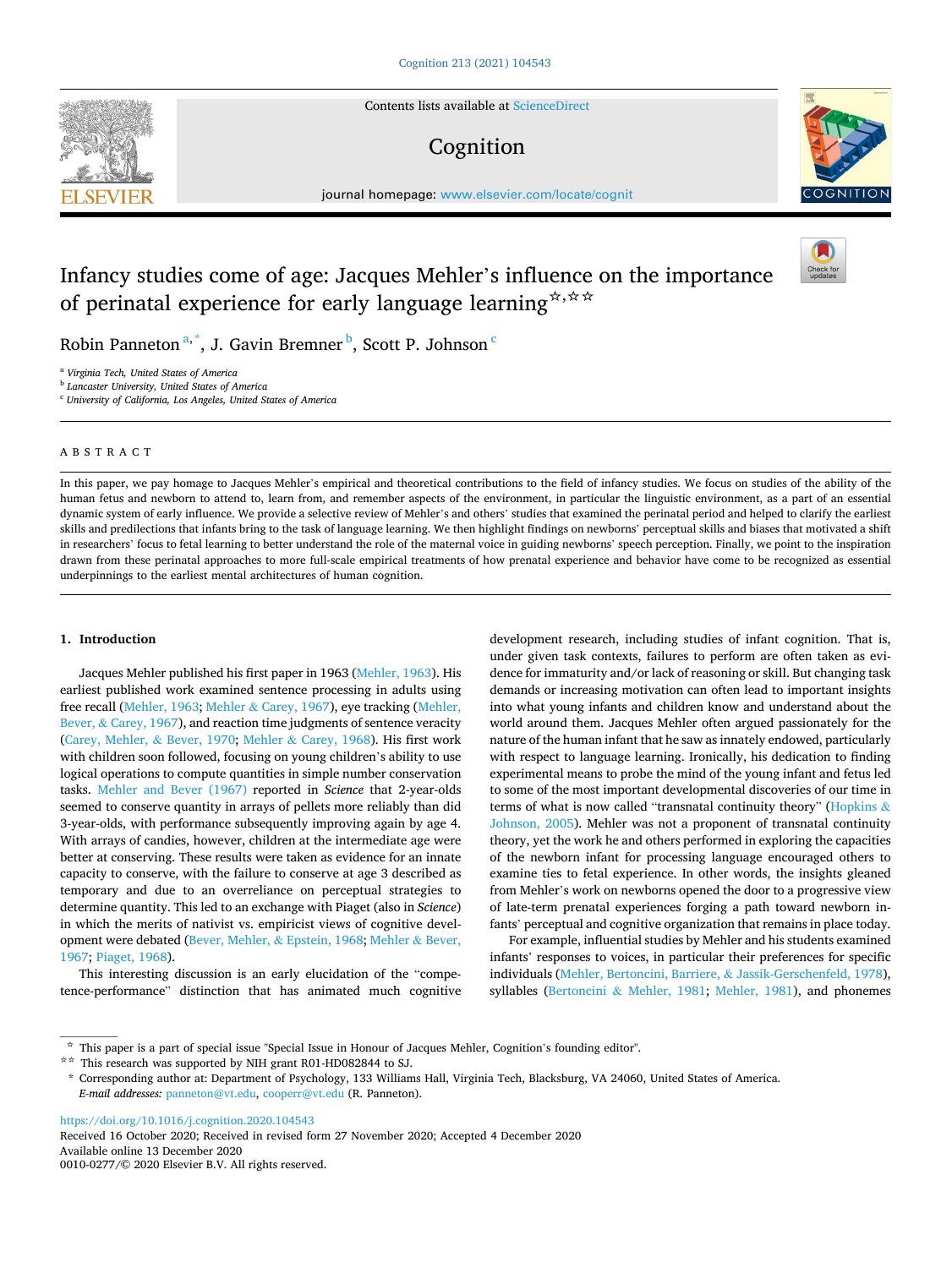([Bertoncini, Bijeljac-Babic, Blumstein,](#page-3-0) & Mehler, 1987). Mehler's interest in perinatal speech perception was an abiding feature of his work, extending more recently into investigations of newborns' and young infants' discrimination of abstract rules [\(Gervain, Macagno, Cogoi,](#page-3-0)  Peña, & [Mehler, 2008](#page-3-0); Kovács & [Mehler, 2009](#page-3-0)), statistical, positional, and prosodic patterns (Fló [et al., 2018;](#page-3-0) [Hochmann, Langus,](#page-3-0) & Mehler, [2016\)](#page-3-0), and consonant and vowel sounds ([Hochmann, Benavides-Varela,](#page-3-0)  Fló, Nespor, & [Mehler, 2018\)](#page-3-0) in continuous speech.

Emerging within the time of the "poverty of the stimulus" argument ([Chomsky, 1965, 1980\)](#page-3-0), Mehler encouraged and enabled himself and others to ask questions about early experiences and how they could bias young infants' speech perception toward the native language, examining language rhythm, voice recognition, vowel perception, prosody, neurophysiological priming, and hemispheric specialization. Although Mehler remained an ardent defender of innate cognitive abilities that guide infants' behavior (e.g., [Marno et al., 2015\)](#page-3-0), his work consistently opened the door to new avenues of inquiry about how early perceptual/ cognitive functioning can shape and mold trajectories of learning from the earliest days of postnatal development extending through adulthood, in particular how it shapes language acquisition and speech perception (e.g., [Cutler, Mehler, Norris,](#page-3-0) & Segui, 1983; Peña, Pittaluga, & [Mehler, 2010](#page-4-0); Sebastián-Gallés, Dupoux, Segui, & Mehler, 1992). As a result, infancy research came into its own as a period of high importance for the study of structural/functional, bidirectional relations between what infants experience and what they learn—that is, how specific kinds of experiences sculpt developing children's physical and mental architectures. Without these bold approaches, there might have been no infancy research as we know it today. In addition, Mehler consistently exhibited an incredible respect for infants as sentient, aware, active participants in their own development—a cutting-edge view of basic human worth and value.

In this paper, we pay homage to the portion of Mehler's empirical work on the ability of the human fetus and newborn to attend to, learn from, and remember aspects of language emanating from the mother herself as a part of an essential dynamic system of early influence. We start with a selective look at Mehler's inspiration to examine the perinatal period as one that would help clarify the earliest skills and predilections which infants (as humans) bring to the task of language learning. We highlight how the emerging findings on newborns' perceptual skills and biases inspired many to shift focus to the late fetal period as a bridge to understanding how aspects of uterine conduction of the maternal voice could contribute to certain newborn proclivities. Finally, we point to the inspiration drawn from these perinatal approaches to more full-scale empirical treatments of how prenatal experience (and in some cases, behavior) have come to be recognized as essential, dynamic underpinnings to the earliest mental architectures of human cognitive development.

### **2. Early postnatal contributions to infant cognitive organization**

[Mehler et al. \(1978\)](#page-3-0) published one of the first reports of very young infants' recognition of their own mothers' voices (see also [Mills](#page-3-0) & [Melhuish, 1974](#page-3-0)). Mehler et al. found that the infants in their study only showed voice recognition when the mother was speaking in typical infant-directed fashion; when she read from a book in a monotone, no recognition was evident. A few years later, [DeCasper and Fifer \(1980\)](#page-3-0)  published their ground-breaking study on the ability of 2-day-old human infants to differentially adjust their sucking in order to "produce" the voices of their own mothers. Mehler interpreted this early bias toward the maternal voice as a "…mechanism which allows the infant to lock into the linguistically relevant aspects of its acoustical environment" ([Mehler et al., 1978,](#page-3-0) p. 492), and noted also that intonation and other prosodic aspects of speech may play a prominent role in shaping early language perception.

Mehler and his colleagues next launched an extended series of studies on newborns' discrimination of languages based on prosodic

patterns, intonation, and rhythm, generally finding that from even the first postnatal days, infants are sensitive to these features of speech. For example, 4-day-old French newborns discriminated French from Russian, but not English from Italian ([Mehler et al., 1988\)](#page-3-0). Later studies found significant language discrimination in French newborns listening to Japanese and English [\(Nazzi, Bertoncini,](#page-4-0) & Mehler, 1998), even when low-pass filtered to remove all phonetic-level information, as well as English from Italian (Mehler & [Christophe, 1995\)](#page-3-0). English and Spanish newborns showed preferences for their native language over the other ([Moon, Panneton-Cooper,](#page-3-0) & Fifer, 1993), and showed preferences for typical infant-directed speech (e.g., exaggerated in prosody, intonation and rhythm) compared to adult-directed speech within their native language (Cooper & [Aslin, 1990\)](#page-3-0). Moreover, when given a choice between hearing monosyllabic nonsense words (e.g., "lif") and their acoustic analog sine-waves (non-speech), newborns preferred the speech-like sounds (Vouloumanos & [Werker, 2007\)](#page-4-0). This result is important because the synthetic versions of the natural speech preserved their prosodic and rhythmic properties, so in this case, it was the "speech-like" quality of the sounds that evoked differential attention.

Collectively, these studies suggest that newborns have an early focus on the prosodic, rhythmic, and intonational aspects of human language and use this information to guide their attention, but that they are also perceptually attuned to sounds that are speech-like. That is, for the most part, newborns exhibit a robust preference for human speech. This early bias toward human speech generally and native language specifically inspired two new lines of research: (1) while attending to speech, do newborns have access to smaller units of the signal? and (2) does this early attention to speech align with brain-specific patterns seen in much older children and adults?

With regard to basic native phonotactics, newborns can discriminate acoustic cues that are correlated with changes in word boundaries ([Christophe, Dupoux, Bertoncini,](#page-3-0) & Mehler, 1994) and also discriminate at the level of syllables (Bertoncini & [Mehler, 1981](#page-3-0)). French newborns discriminated bi- from tri-syllabic words in French ([Bijeljac-Babic, Ber](#page-3-0)toncini, & [Mehler, 1993](#page-3-0)) and also in Japanese ([Bertoncini, Floccia,](#page-3-0)  Nazzi, & [Mehler, 1995\)](#page-3-0). At a finer level of segmentation, French newborns also discriminated synthetic CV tokens in Dutch from those in Japanese, but only when they were played forward (and not backward, which disrupts prosodic flow; [Ramus, Hauser, Miller, Morris,](#page-4-0) & Mehler, [2000\)](#page-4-0). Moreover, newborns discriminated very brief (*<* 50 ms) portions of CVs on the basis of changes in place of articulation of the consonant and vowel quality [\(Bertoncini et al., 1987\)](#page-3-0). This was important in that it showed newborns are ready to process speech in ways that signal segmental differences (see also [Bertoncini, Bijeljac-Babic, Jusczyk,](#page-3-0)  Kennedy, & [Mehler, 1988\)](#page-3-0).

In terms of the neural architecture that undergirds language processing, an impressive number of studies have shown similar patterns of brain responses in newborns listening to speech as found in older children and adults. For example, more left hemisphere activation in newborns has been found for continuous forward speech compared to backward speech (Peña [et al., 2003;](#page-4-0) Sato, Sogabe, & [Mazuka, 2010\)](#page-4-0) and to infants' native vs. non-native language [\(Dehaene-Lambertz, Dehaene,](#page-3-0)  & [Hertz-Pannier, 2002](#page-3-0)). Newborns also show increased cortical activity to a mis-matched phoneme in a string of familiar phonemes, even when the speaker is randomly changing ([Dehaene-Lambertz](#page-3-0) & Peña, 2001). By presenting information to newborns via the left or right ear, [Mehler and](#page-3-0)  [Bertoncini \(1984\)](#page-3-0) and [DeCasper and Prescott \(2009\)](#page-3-0) showed that, by birth, the infant brain has developed the same sort of lateralization of function seen in the adult brain in which rapid temporal change is preferentially processed by the left auditory cortex and slower, long interval, change is processed by the right auditory cortex [\(Poeppel,](#page-4-0)  [2003\)](#page-4-0). In a similar vein, [Gervain et al. \(2008\)](#page-3-0) found that newborns showed enhanced left cortical activation to syllables that were sequenced together and highly repetitive in their form (e.g., "mubaba" and "penana") compared to random control sequences (e.g., "penaku"). Newborns seem not only able to extract small, meaningful units in the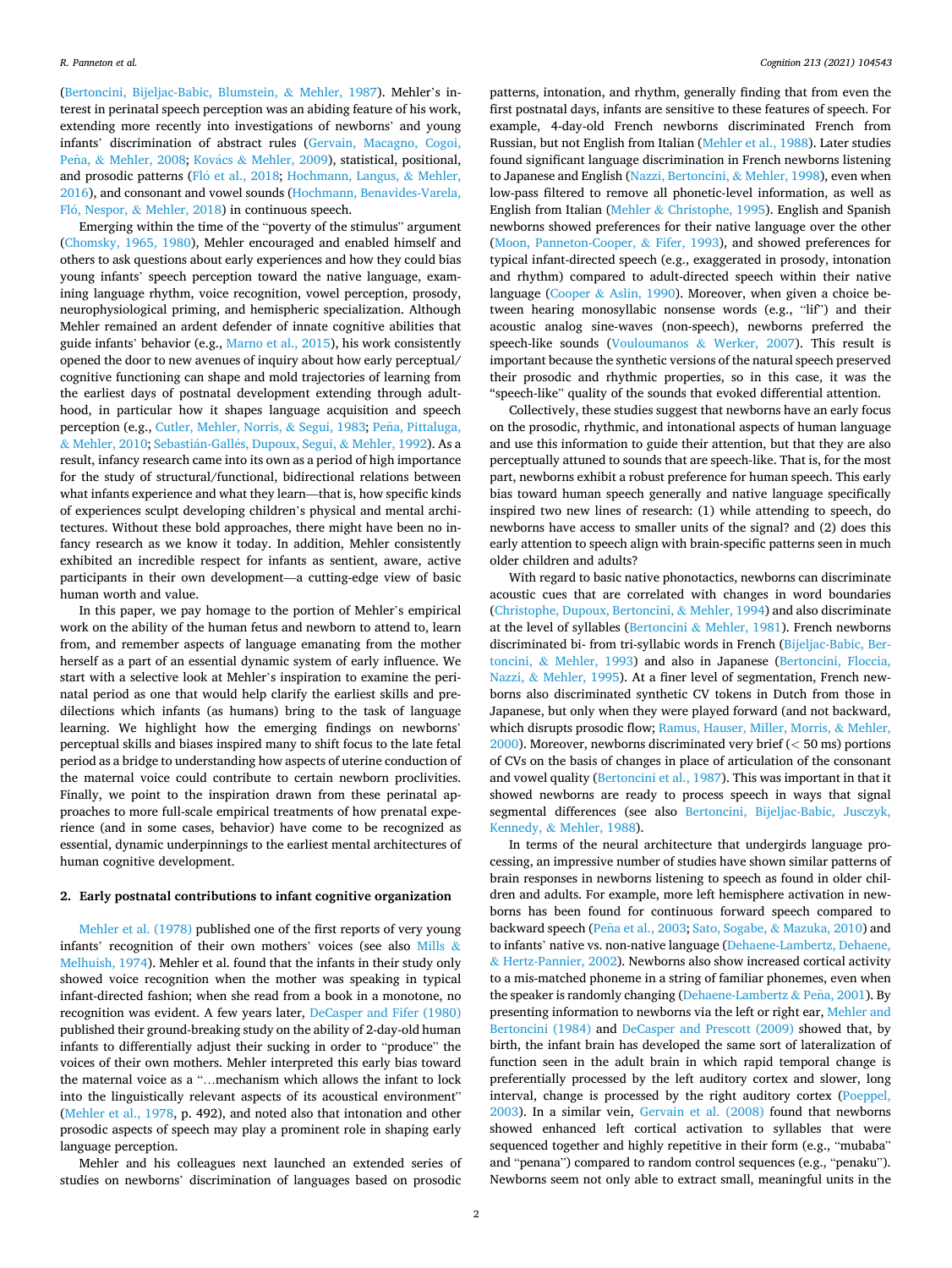speech stream (e.g., syllables) but also perceive how those units are configured over time.

Thus, this work indicates that adult-like processing patterns are present in newborns and opens the possibility that experiences in utero may shape structural properties of the brain (e.g., synaptic density and pruning, white matter volume) and functional properties of behavior prior to birth. It is important to acknowledge that although hemispheric differences in activity to language may be present at birth, the degree of lateralization in newborns is considerably less than that in older children and adults [\(Holland et al., 2001\)](#page-3-0). Moreover, the availability of heard speech to the late-term fetus is attenuated in many ways (e.g., low-pass filtering), such that it remains unclear how prenatal experience can shape language-relevant processing in newborns ([Dehaene-Lambertz,](#page-3-0)  [Hertz-Pannier,](#page-3-0) & Dubois, 2006). Nonetheless, taking all the information gleaned from these studies on newborns' language processing, it was logical to create empirical ways to investigate structural and functional properties of the uterine environment as essential for shaping early language experience. Mehler, his students, and his colleagues were among several important collections of researchers who set out to understand how prenatal experience with language shapes the course of early learning.

### **3. Prenatal contributions to early cognitive organization**

As indicated above, the growth in recognition that newborns attend to, process, discriminate, prefer, and remember language-specific information available to them led in turn to specific interest in the fetal period. Initially for many (including Mehler), the assumption was that abilities revealed in newborns constituted innate foundations of later development. Alongside nativists, those interested in exploring direct relationships between experiences and emerging cognition pushed forward with fascinating studies of newborns' perception of language that could be tied to fetal learning. Several key findings in the 1980s had a wide impact and opened up a field of study involving fetal experiences across an array of species, and how such experiences may impact later learning. For example, studies showing that fetuses who were exposed to language through their mothers' reading (DeCasper & [Spence, 1986](#page-3-0)) or singing aloud ([Panneton, 1985](#page-4-0)) at the end of their pregnancies could recognize these sounds (or melodies) as newborns. [DeCasper and Spence](#page-3-0)  [\(1986\)](#page-3-0) demonstrated that prenatal exposure to maternal speech influenced preference for speech sounds following birth. In short, this work demonstrated that the fetus could process auditory information and that resulting learning could be revealed in the neonatal period. This led to the possibility that at least some abilities detected at birth had developed in utero as a result of perceptual experience. This view was reinforced by the finding that only sounds likely to be heard in utero, such as intrauterine heartbeat (DeCasper & [Sigafoos, 1983](#page-3-0)) and maternal speech (DeCasper & [Fifer, 1980](#page-3-0)), acted as effective reinforcers of newborn behavior. Sounds such as male voices (DeCasper & [Prescott, 1984](#page-3-0)) and whispered maternal speech (Spence  $&$  [Freeman, 1996](#page-4-0)) were ineffective, however, and it was assumed that this was because they were sounds unlikely to have been experienced in utero. Much of this work has focused on demonstrating effects of fetal experience on newborn behaviors, but it is now clear that fetal exposure (in this case, to a specific piano melody) can lead to retention up to at least one month after birth ([Granier-Deferre, Bassereau, Ribeiro, Jacquet,](#page-3-0) & DeCasper, 2011).

Another stream of research focused on directly examining fetal responsiveness to properties of language during the last trimester of pregnancy. For example, [Lecanuet, Granier-Deferre, Jacquet, and](#page-3-0)  [DeCasper \(2000\)](#page-3-0) found that 36- to 39-week-old fetuses reacted to the onset of a low-pitched musical note and then again to a change to a second note with cardiac decelerations (i.e., attention orienting). The notes were presented via a loudspeaker near the mother's abdomen. In a similar vein, [DeCasper, Lecanuet, Busnel, Granier-Deferre, and Mau](#page-3-0)[geais \(1994\)](#page-3-0) asked the mothers of 33- to 37-week-old fetuses to recite aloud a short nursery rhyme every day. At 37-weeks, the authors

recorded cardiac changes in the fetuses when the familiar rhyme was presented vs. a novel rhyme (also read by the mother). Cardiac decelerations were only seen to the familiar rhyme.

Other work on prenatal development has focused on the relations between the senses. It was conventionally assumed that any integration between the senses found at birth was an unlearned property of the infant perceptual system and that any such integration could not have happened as a result of development, or in particular as a result of experience. A recent example that might have received this interpretation is the finding that newborns exhibit a very broadly tuned ability to recognize the intersensory match between faces and voices that extends beyond their own species [\(Lewkowicz, Leo,](#page-3-0) & Simion, 2010). It is possible that newborns' ability to perceive such congruence relies on the undifferentiated nature of early multisensory processing ([Gibson, 1966](#page-3-0); Lewkowicz & [Lickliter, 1994\)](#page-3-0). That is, it is possible that the intersensory match found between faces and voices is based on recognition of the common temporal patterns and synchrony between auditory and visual information, properties that an undifferentiated perceptual system might detect readily.

There is fascinating evidence from avian species that sensory information received by the fetus can have an effect on perception in different modalities after hatching (Lickliter & [Bahrick, 2000](#page-3-0)). Regarding effects of prenatal input, one might assume that more is better. To the contrary, [Sleigh and Lickliter \(1996\)](#page-4-0) demonstrated that prenatal exposure of bobwhite quail embryos to their own contentment sounds led to advanced development of intersensory capacity after hatching, whereas exposure to distress calls had the opposite effect. Additionally, providing quail embryos with visual experience by removing part of the egg shell had a detrimental effect on auditory learning after hatching [\(Lickliter](#page-3-0)  $\&$ [Hellewell, 1992](#page-3-0)). Although this research relies on avian models, it is clear that there is a complex developmental interplay across the perinatal period. [Lickliter and Lewkowicz \(1995\)](#page-3-0) suggested that there is an optimal level of prenatal stimulation for perinatal development across many species, and that departure from that level of stimulation in either direction is liable to be detrimental (see also [Gottlieb, 1971](#page-3-0); [Turkewitz](#page-4-0)  & [Kenny, 1982](#page-4-0)).

With respect to human development, recent research with human fetuses indicates firstly that the uterine environment receives more visual illumination than was formerly assumed. Secondly, it is possible to present patterned visual stimuli to the fetus and to demonstrate responses to these stimuli. For example, [Reid et al. \(2017\)](#page-4-0) presented facial configurations of lights versus inverted facial configurations to third trimester fetuses, and found that they exhibited more head turns toward the face configuration than toward the inverted configuration. Establishing visual processing in the human fetus is a ground-breaking result, and further work from the same lab has succeeded in measuring fetal eye movements, and through this measure has provided evidence for active visual attention [\(Donovan, Dunn, Penman, Young,](#page-3-0) & Reid, 2020). It seems likely that the fetal environment provides some visual differentiation in the mother's dorsal-ventral plane, which may provide important visuo-spatial information prior to birth. Thus, we are really just at the starting point of investigating the functional state of the visual system prior to birth. Effects of visual stimulation prior to birth on auditory processing in general, and speech processing more specifically, are uncharted domains for future researchers.

#### **4. Concluding remarks**

As the reader will see from the other contributions in this volume, Jacques Mehler contributed to a wide variety of psychological and linguistic issues throughout his long and illustrious career. Here, we have pointed the reader to his profound effect on the earliest stages of human development, and the power of available perinatal experiences to shape and sculpt aspects of young infants' minds. This work was couched within the domain of early language processing, but the impact that it has had on the field extends beyond speech perception. One of the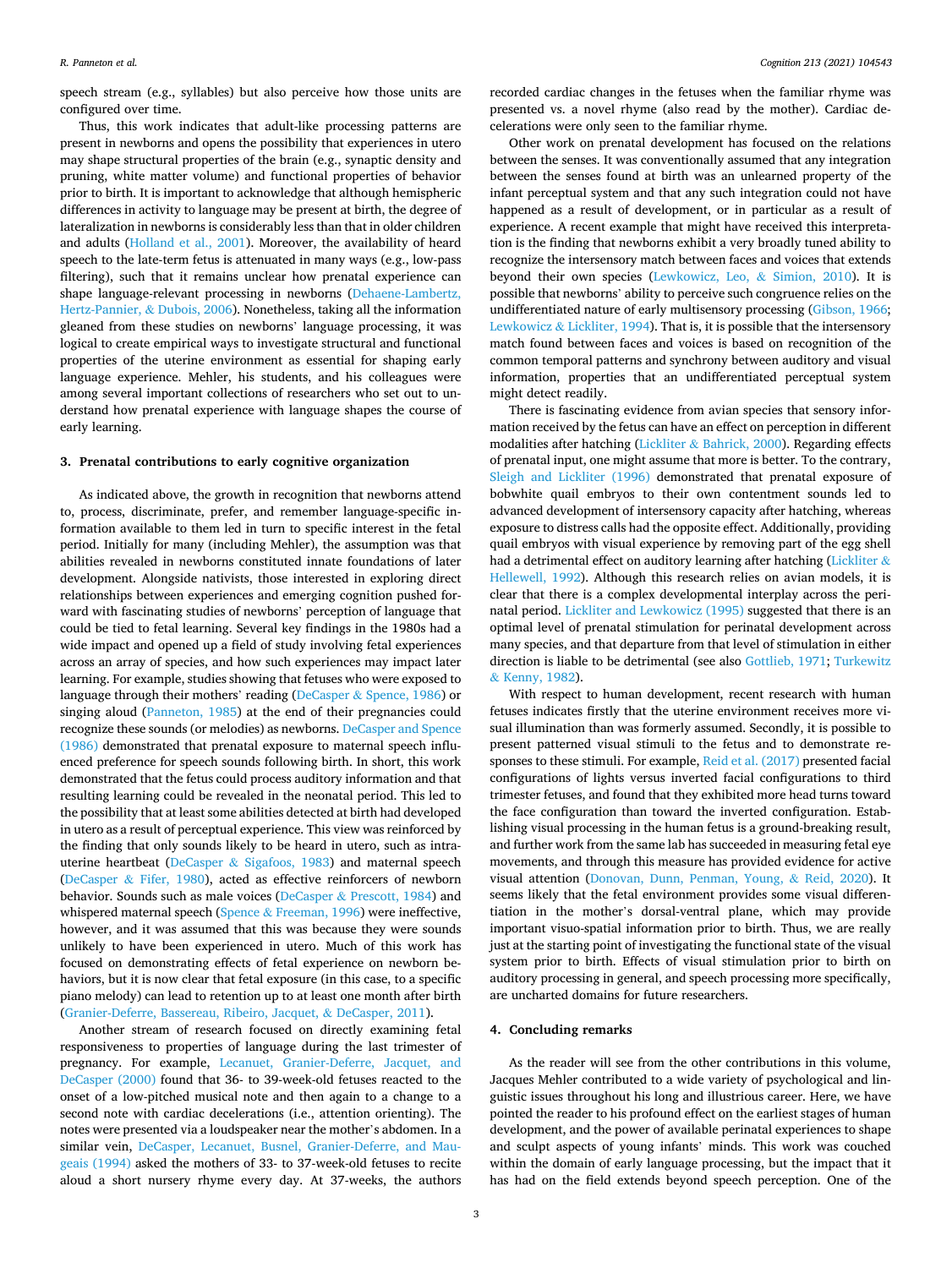<span id="page-3-0"></span>important discoveries of this work is the degree to which prenatal experience influences development. As such, this work has done a great deal to establish the view that newborn abilities are at least partially influenced by developmental processes in utero for which appropriate sensory experience is vital. This includes both auditory and visual information that help to shape the newborn's behavioral and perceptual organization. The theoretical view emerging is different in important ways but also complementary to the nativist view Mehler set out with.

We are left with a picture of the newborn as a sentient being who seems ready and willing to participate in the construction of a linguistic environment (DeCasper & Spence, 1991; Lecanuet, Granier-Deferre, & DeCasper, 2005; Moon & Fifer, 2000). Clearly, not all aspects of newborns' abilities with regard to language learning are due directly to specific prenatal experience (May, Byers-Heinlein, Gervain, & Werker, 2011) as there is room in our understanding of early development for both biologically-biased perception and behavior as well as rapid postnatal learning. Nonetheless, the collective works of Mehler, DeCasper, Bertoncini, Lecanuet, Granier-Deferre, Lickliter, and others (along with many students and colleagues) allowed infancy studies to come of age. Jacques Mehler will forever be known for his endless curiosity and creative empiricism when it came to exploring the foundations of cognitive structure and function in human development. Importantly, he coupled his curiosity/creativity with endless mentorship, guidance, and support of his students, such that he left the pursuit of human infant research in the hands of excellent scientists.

#### **References**

- [Bertoncini, J., Bijeljac-Babic, R., Blumstein, S. E., & Mehler, J. \(1987\). Discrimination in](http://refhub.elsevier.com/S0010-0277(20)30362-0/rf0005)  neonates of very short CVs. *[The Journal of the Acoustic Society of America, 1](http://refhub.elsevier.com/S0010-0277(20)30362-0/rf0005)*, 31–37.
- [Bertoncini, J., Bijeljac-Babic, R., Jusczyk, P., Kennedy, L., & Mehler, J. \(1988\). An](http://refhub.elsevier.com/S0010-0277(20)30362-0/rf0010)  investigation of young infants' [perceptual representations of speech sounds.](http://refhub.elsevier.com/S0010-0277(20)30362-0/rf0010) *Journal [of Experimental Psychology, 117](http://refhub.elsevier.com/S0010-0277(20)30362-0/rf0010)*, 21–33.
- [Bertoncini, J., Floccia, C., Nazzi, T., & Mehler, J. \(1995\). Morae and syllables:](http://refhub.elsevier.com/S0010-0277(20)30362-0/rf0015)  [Rhythmical basis of speech representations in neonates.](http://refhub.elsevier.com/S0010-0277(20)30362-0/rf0015) *Language and Speech, 38*, 311–[329](http://refhub.elsevier.com/S0010-0277(20)30362-0/rf0015).
- [Bertoncini, J., & Mehler, J. \(1981\). Syllables as units in infant speech perception.](http://refhub.elsevier.com/S0010-0277(20)30362-0/rf0020) *Infant [Behavior and Development, 4](http://refhub.elsevier.com/S0010-0277(20)30362-0/rf0020)*, 247–260.
- [Bever, T. G., Mehler, J., & Epstein, J. \(1968\). What children do in spite of what they](http://refhub.elsevier.com/S0010-0277(20)30362-0/rf0025) know. *[Science, 162](http://refhub.elsevier.com/S0010-0277(20)30362-0/rf0025)*, 921–924.
- [Bijeljac-Babic, R., Bertoncini, J., & Mehler, J. \(1993\). How do 4-day-old infants](http://refhub.elsevier.com/S0010-0277(20)30362-0/rf0030)  [categorize multisyllabic utterances?](http://refhub.elsevier.com/S0010-0277(20)30362-0/rf0030) *Developmental Psychology, 29*, 711–721.
- [Carey, P., Mehler, J., & Bever, T. G. \(1970\). Judging the veracity of ambiguous sentences.](http://refhub.elsevier.com/S0010-0277(20)30362-0/rf0035)
- *[Journal of Verbal Learning and Verbal Behavior, 9](http://refhub.elsevier.com/S0010-0277(20)30362-0/rf0035)*, 243–254.
- Chomsky, N. (1965). *[Aspects of the theory of syntax](http://refhub.elsevier.com/S0010-0277(20)30362-0/rf0040)*. Boston, MA: MIT Press. [Chomsky, N. \(1980\). Rules and representations.](http://refhub.elsevier.com/S0010-0277(20)30362-0/rf0045) *Behavioral and Brain Sciences, 3*, 1–15.
- [Christophe, A., Dupoux, E., Bertoncini, J., & Mehler, J. \(1994\). Do infants perceive word](http://refhub.elsevier.com/S0010-0277(20)30362-0/rf0050)  [boundaries? An empirical study of the bootstrapping of lexical acquisition.](http://refhub.elsevier.com/S0010-0277(20)30362-0/rf0050) *JASA, 95*, [1570](http://refhub.elsevier.com/S0010-0277(20)30362-0/rf0050)–1580.
- [Cooper, R., & Aslin, R. N. \(1990\). Preference for infant-directed speech in the first month](http://refhub.elsevier.com/S0010-0277(20)30362-0/rf0055)  after birth. *[Child Development, 61](http://refhub.elsevier.com/S0010-0277(20)30362-0/rf0055)*, 1584–1595.
- [Cutler, A., Mehler, J., Norris, D., & Segui, J. \(1983\). A language-specific comprehension](http://refhub.elsevier.com/S0010-0277(20)30362-0/rf0060)  strategy. *[Nature, 304](http://refhub.elsevier.com/S0010-0277(20)30362-0/rf0060)*, 159–160.
- [DeCasper, A. J., & Fifer, W. P. \(1980\). Of human bonding: Newborns prefer their](http://refhub.elsevier.com/S0010-0277(20)30362-0/rf0065)  mother's voice. *[Science, 208](http://refhub.elsevier.com/S0010-0277(20)30362-0/rf0065)*, 1174–1176.
- [DeCasper, A. J., Lecanuet, J.-P., Busnel, M.-C., Granier-Deferre, C., & Maugeais, R.](http://refhub.elsevier.com/S0010-0277(20)30362-0/rf0070) [\(1994\). Fetal reactions to recurrent maternal speech.](http://refhub.elsevier.com/S0010-0277(20)30362-0/rf0070) *Infant Behavior and [Development, 17](http://refhub.elsevier.com/S0010-0277(20)30362-0/rf0070)*, 159–164.
- [DeCasper, A. J., & Prescott, P. \(1984\). Human newborns](http://refhub.elsevier.com/S0010-0277(20)30362-0/rf0075)' perception of male voices: [Preference, discrimination, and reinforcing value.](http://refhub.elsevier.com/S0010-0277(20)30362-0/rf0075) *Developmental Psychobiology, 17*, 481–[491](http://refhub.elsevier.com/S0010-0277(20)30362-0/rf0075).
- DeCasper, A. J., & Prescott, P. (2009). Lateralized processes constrain auditory reinforcement in human newborns. *Hearing Research, 255*, 135–141. [https://doi.org/](https://doi.org/10.1016/j.heares.2009.06.012)  [10.1016/j.heares.2009.06.012](https://doi.org/10.1016/j.heares.2009.06.012).
- [DeCasper, A. J., & Sigafoos, A. D. \(1983\). The intrauterine heartbeat: A potent reinforcer](http://refhub.elsevier.com/S0010-0277(20)30362-0/rf0085)  for newborns. *[Infant Behavior](http://refhub.elsevier.com/S0010-0277(20)30362-0/rf0085) & Development, 6*, 19–25.
- [DeCasper, A. J., & Spence, M. J. \(1986\). Prenatal maternal speech influences newborns](http://refhub.elsevier.com/S0010-0277(20)30362-0/rf0090)' [perception of speech sounds.](http://refhub.elsevier.com/S0010-0277(20)30362-0/rf0090) *Infant Behavior & Development, 9*, 133–150.
- [DeCasper, A. J., & Spence, M. J. \(1991\). Auditorily mediated behavior during the](http://refhub.elsevier.com/S0010-0277(20)30362-0/rf0095)  [perinatal period: A cognitive view. In M. J. S. Weiss, & P. R. Zelazo \(Eds.\),](http://refhub.elsevier.com/S0010-0277(20)30362-0/rf0095) *Newborn [attention: Biological constraints and the influence of experience](http://refhub.elsevier.com/S0010-0277(20)30362-0/rf0095)* (pp. 142–176). New [Jersey: Ablex Publishing](http://refhub.elsevier.com/S0010-0277(20)30362-0/rf0095).
- [Dehaene-Lambertz, G., Dehaene, S., & Hertz-Pannier, L. \(2002\). Functional](http://refhub.elsevier.com/S0010-0277(20)30362-0/rf0100)  [neuroimaging of speech perception in infants.](http://refhub.elsevier.com/S0010-0277(20)30362-0/rf0100) *Science, 298*, 2013–2015.

[Dehaene-Lambertz, G., Hertz-Pannier, L., & Dubois, J. \(2006\). Nature and nurture in](http://refhub.elsevier.com/S0010-0277(20)30362-0/rf0105) [language acquisition: Anatomical and functional brain-imaging studies in infants.](http://refhub.elsevier.com/S0010-0277(20)30362-0/rf0105)  *[Trends in Neuroscience, 29](http://refhub.elsevier.com/S0010-0277(20)30362-0/rf0105)*, 367–373.

- Dehaene-Lambertz, G., & Peña, M. (2001). Electrophysiological evidence for automatic [phonetic processing in neonates.](http://refhub.elsevier.com/S0010-0277(20)30362-0/rf0110) *NeuroReport, 12*, 3155–3158.
- Donovan, T., Dunn, K., Penman, A., Young, R. J., & Reid, V. M. (2020). Fetal eye movements in response to a visual stimulus. *Brain & Behavior, 10*, Article e01676. [https://doi.org/10.1002/brb3.1676.](https://doi.org/10.1002/brb3.1676)
- Fló, A., Brusini, P., Macagno, F., Nespor, M., Mehler, J., & Ferry, A. L. (2018). Newborns [are sensitive to multiple cues for word segmentation in continuous speech.](http://refhub.elsevier.com/S0010-0277(20)30362-0/rf0120) *[Developmental Science, 22](http://refhub.elsevier.com/S0010-0277(20)30362-0/rf0120)*, Article e12802.
- Gervain, J., Macagno, F., Cogoi, S., Peña, [M., & Mehler, J. \(2008\). The neonate brain](http://refhub.elsevier.com/S0010-0277(20)30362-0/rf0125) detects speech structure. *[Proceedings of the National Academy of Sciences \(USA\), 105](http://refhub.elsevier.com/S0010-0277(20)30362-0/rf0125)*, 14222–[14227.](http://refhub.elsevier.com/S0010-0277(20)30362-0/rf0125)
- Gibson, J. J. (1966). *[The senses considered as perceptual systems](http://refhub.elsevier.com/S0010-0277(20)30362-0/rf0130)*. Houghton Mifflin.
- [Gottlieb, G. \(1971\). Ontogenesis of sensory function in birds and mammals. In E. Tobach,](http://refhub.elsevier.com/S0010-0277(20)30362-0/rf0135)  L. Aronson, & E. Shaw (Eds.), *[The biopsychology of development](http://refhub.elsevier.com/S0010-0277(20)30362-0/rf0135)* (pp. 67–128). New [York: Academic Press.](http://refhub.elsevier.com/S0010-0277(20)30362-0/rf0135)
- Granier-Deferre, C., Bassereau, S., Ribeiro, A., Jacquet, A.-Y., & DeCasper, A. J. (2011). A melodic contour repeatedly experienced by human near-term foetuses elicits a profound cardiac reaction one month after birth. *PLoS One, 6*, Article e17304. <https://doi.org/10.1371/journal.pone.0017304>.
- Hochmann, J., Benavides-Varela, S., Fló, A., Nespor, M., & Mehler, J. (2018). Bias for [vocalic over consonantal information in 6-month-olds.](http://refhub.elsevier.com/S0010-0277(20)30362-0/rf0145) *Infancy, 23*, 136–151.
- [Hochmann, J., Langus, A., & Mehler, J. \(2016\). An advantage for perceptual edges in](http://refhub.elsevier.com/S0010-0277(20)30362-0/rf0150)  young infants' memory for speech. *[Language Learning, 66](http://refhub.elsevier.com/S0010-0277(20)30362-0/rf0150)*, 13–28.
- [Holland, S., Plante, E., Byars, A., Strawsburg, R., Schmithorst, V., & Ball, W., Jr. \(2001\).](http://refhub.elsevier.com/S0010-0277(20)30362-0/rf0155)  [Normal fMRI brain activation patterns in children performing a verb generation task.](http://refhub.elsevier.com/S0010-0277(20)30362-0/rf0155)  *[NeuroImage, 14](http://refhub.elsevier.com/S0010-0277(20)30362-0/rf0155)*, 837–843.
- Hopkins, B., & Johnson, S. (2005). *[Prenatal development of postnatal functions](http://refhub.elsevier.com/S0010-0277(20)30362-0/rf0160)*. Westport, [CT: Greenwood Publishing Group](http://refhub.elsevier.com/S0010-0277(20)30362-0/rf0160).
- Kovács, A. M., & Mehler, J. (2009). Flexible learning of multiple speech structures in [bilingual infants.](http://refhub.elsevier.com/S0010-0277(20)30362-0/rf0165) *Science, 325*, 611–612.
- [Lecanuet, J.-P., Granier-Deferre, C., & DeCasper, A. J. \(2005\). Are we expecting too much](http://refhub.elsevier.com/S0010-0277(20)30362-0/rf0170)  [from prenatal sensory experiences? In B. Hopkins, & S. Johnson \(Eds.\),](http://refhub.elsevier.com/S0010-0277(20)30362-0/rf0170) *Prenatal development of postnatal functions*[. Westport, CT: Greenwood Publishing Group](http://refhub.elsevier.com/S0010-0277(20)30362-0/rf0170).
- [Lecanuet, J.-P., Granier-Deferre, C., Jacquet, A., & DeCasper, A. \(2000\). Fetal](http://refhub.elsevier.com/S0010-0277(20)30362-0/rf0175)  [discrimination of low-pitched musical notes.](http://refhub.elsevier.com/S0010-0277(20)30362-0/rf0175) *Developmental Psychobiology, 36*, 29–39. Lewkowicz, D. J., Leo, I., & Simion, F. (2010). Intersensory perception at birth: Newborns
- match nonhuman primate faces and voices. *Infancy, 15*, 46–60. [https://doi.org/](https://doi.org/10.1111/j.1532-7078.2009.00005.x) [10.1111/j.1532-7078.2009.00005.x](https://doi.org/10.1111/j.1532-7078.2009.00005.x).
- Lewkowicz, D. J., & Lickliter, R. (1994). *[The development of intersensory perception:](http://refhub.elsevier.com/S0010-0277(20)30362-0/rf0185) Comparative perspectives*[. Hillsdale, New Jersey: Erlbaum.](http://refhub.elsevier.com/S0010-0277(20)30362-0/rf0185)
- Lickliter, R., & Bahrick, L. E. (2000). The development of infant intersensory perception: Advantages of a comparative convergent-operations approach. *Psychological Bulletin, 126*, 260–280. [https://doi.org/10.1037//0033-2909.126.2.260.](https://doi.org/10.1037//0033-2909.126.2.260)
- [Lickliter, R., & Hellewell, T. B. \(1992\). Contextual determinants of auditory learning in](http://refhub.elsevier.com/S0010-0277(20)30362-0/rf0195)  [bobwhite quail embryos and hatchlings.](http://refhub.elsevier.com/S0010-0277(20)30362-0/rf0195) *Developmental Psychobiology, 25*, 17–24.
- [Lickliter, R., & Lewkowicz, D. J. \(1995\). Intersensory experience and early perceptual](http://refhub.elsevier.com/S0010-0277(20)30362-0/rf0200)  [development: Attenuated prenatal sensory stimulation affects postnatal auditory and](http://refhub.elsevier.com/S0010-0277(20)30362-0/rf0200)  [visual responsiveness in bobwhite quail chicks \(](http://refhub.elsevier.com/S0010-0277(20)30362-0/rf0200)*colinus virginianus)*. *Developmental [Psychology, 31](http://refhub.elsevier.com/S0010-0277(20)30362-0/rf0200)*, 609–618.
- [Marno, H., Farroni, T., Dos Santos, Y. V., Ekramnia, M., Nespor, M., & Mehler, J. \(2015\).](http://refhub.elsevier.com/S0010-0277(20)30362-0/rf0205)  [Can you see what I am talking about? Human speech triggers referential expectation](http://refhub.elsevier.com/S0010-0277(20)30362-0/rf0205)  [in four-month-old infants.](http://refhub.elsevier.com/S0010-0277(20)30362-0/rf0205) *Scientific Reports, 5*, 13594.
- [May, L., Byers-Heinlein, K., Gervain, J., & Werker, J. F. \(2011\). Language and the](http://refhub.elsevier.com/S0010-0277(20)30362-0/rf0210)  [newborn brain: Does prenatal language experience shape the neonate neural](http://refhub.elsevier.com/S0010-0277(20)30362-0/rf0210) response to speech? *[Frontiers in Psychology, 2](http://refhub.elsevier.com/S0010-0277(20)30362-0/rf0210)*, 222.
- [Mehler, J. \(1963\). Some effects of grammatical transformations on the recall of English](http://refhub.elsevier.com/S0010-0277(20)30362-0/rf0215)  sentences. *[Journal of Verbal Learning and Verbal Behavior, 2](http://refhub.elsevier.com/S0010-0277(20)30362-0/rf0215)*, 346–351.
- [Mehler, J. \(1981\). The role of syllables in speech processing: Infant and adult data.](http://refhub.elsevier.com/S0010-0277(20)30362-0/rf0220)  *[Philosophical Transactions of the Royal Society of London B: Biological Sciences, 295](http://refhub.elsevier.com/S0010-0277(20)30362-0/rf0220)*, 333–[352](http://refhub.elsevier.com/S0010-0277(20)30362-0/rf0220).
- [Mehler, J., & Bertoncini, J. \(1984\). La recherche sur l](http://refhub.elsevier.com/S0010-0277(20)30362-0/rf0225)'état initial: Quelques réflexions [\[Research on the initial cognitive state: Some thoughts\].](http://refhub.elsevier.com/S0010-0277(20)30362-0/rf0225) *Neuropsychiatrie de l'Enfance et de l'[Adolescence, 32](http://refhub.elsevier.com/S0010-0277(20)30362-0/rf0225)*, 497–510.
- [Mehler, J., Bertoncini, J., Barriere, M., & Jassik-Gerschenfeld, D. \(1978\). Infant](http://refhub.elsevier.com/S0010-0277(20)30362-0/rf0230) [recognition of mother](http://refhub.elsevier.com/S0010-0277(20)30362-0/rf0230)'s voice. *Perception, 7*, 491–497.
- [Mehler, J., & Bever, T. G. \(1967\). Cognitive capacity of very young children.](http://refhub.elsevier.com/S0010-0277(20)30362-0/rf0235) *Science, 158*, 141–[142](http://refhub.elsevier.com/S0010-0277(20)30362-0/rf0235).
- [Mehler, J., Bever, T. G., & Carey, P. \(1967\). What we look at when we read.](http://refhub.elsevier.com/S0010-0277(20)30362-0/rf0240) *Perception & [Psychophysics, 2](http://refhub.elsevier.com/S0010-0277(20)30362-0/rf0240)*, 213–218.
- [Mehler, J., & Carey, P. \(1967\). Role of surface and base structure in the perception of](http://refhub.elsevier.com/S0010-0277(20)30362-0/rf0245) sentences. *[Journal of Verbal Learning and Behavior, 6](http://refhub.elsevier.com/S0010-0277(20)30362-0/rf0245)*, 335–338.
- [Mehler, J., & Carey, P. \(1968\). The interaction of veracity and syntax in the processing of](http://refhub.elsevier.com/S0010-0277(20)30362-0/rf0250)  sentences. *Perception & [Psychophysics, 3](http://refhub.elsevier.com/S0010-0277(20)30362-0/rf0250)*, 109–111.
- [Mehler, J., & Christophe, A. \(1995\). Maturation and learning of language in the first year](http://refhub.elsevier.com/S0010-0277(20)30362-0/rf0255)  [of life. In M. S. Gazzaniga \(Ed.\),](http://refhub.elsevier.com/S0010-0277(20)30362-0/rf0255) *The cognitive neurosciences* (pp. 943–954). The MIT [Press.](http://refhub.elsevier.com/S0010-0277(20)30362-0/rf0255)
- [Mehler, J., Jusczyk, P., Lambertz, G., Halsted, N., Bertoncini, J., & Amiel-Tison, C.](http://refhub.elsevier.com/S0010-0277(20)30362-0/rf0260)
- [\(1988\). A precursor of language acquisition in young infants.](http://refhub.elsevier.com/S0010-0277(20)30362-0/rf0260) *Cognition, 29*, 143–178. [Mills, M., & Melhuish, E. \(1974\). Recognition of mother](http://refhub.elsevier.com/S0010-0277(20)30362-0/rf0265)'s voice in early infancy. *Nature, 252*[, 123](http://refhub.elsevier.com/S0010-0277(20)30362-0/rf0265)–124.
- [Moon, C., & Fifer, W. P. \(2000\). The fetus: Evidence of transnatal auditory learning.](http://refhub.elsevier.com/S0010-0277(20)30362-0/rf0270) *[Journal of Perinatology, 20](http://refhub.elsevier.com/S0010-0277(20)30362-0/rf0270)*, S36–S43.
- [Moon, C., Panneton-Cooper, R., & Fifer, W. P. \(1993\). Two-day-olds prefer their native](http://refhub.elsevier.com/S0010-0277(20)30362-0/rf0275) language. *[Infant Behavior and Development, 16](http://refhub.elsevier.com/S0010-0277(20)30362-0/rf0275)*, 495–500.